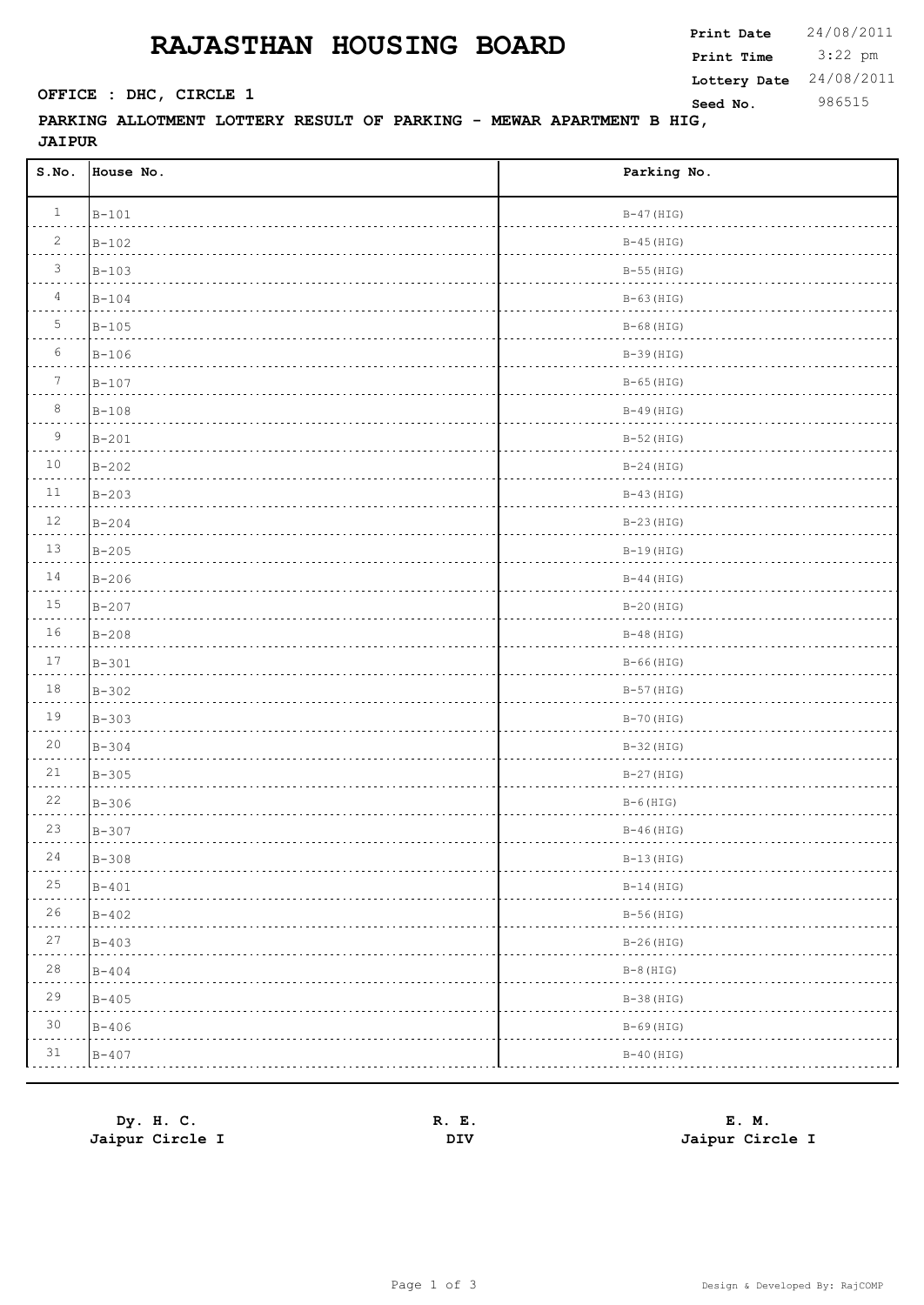## **RAJASTHAN HOUSING BOARD**

 3:22 pm **Print Date**  $24/08/2011$ **Print Time Seed No.** 986515 **OFFICE : DHC, CIRCLE 1 Lottery Date** 24/08/2011

## **PARKING ALLOTMENT LOTTERY RESULT OF PARKING - MEWAR APARTMENT B HIG, JAIPUR**

| S.NO.               | House No. | Parking No.  |
|---------------------|-----------|--------------|
| 32                  | $B - 408$ | $B-59$ (HIG) |
| 33                  | $B - 501$ | $B-53$ (HIG) |
| 34                  | $B - 502$ | $B-42$ (HIG) |
| 35                  | $B - 503$ | $B-3$ (HIG)  |
| 36                  | $B - 504$ | $B-5$ (HIG)  |
| 37                  | $B - 505$ | $B-54$ (HIG) |
| 38                  | $B - 506$ | $B-37$ (HIG) |
| 39                  | $B - 507$ | $B-12$ (HIG) |
| 40                  | $B - 508$ | $B-4$ (HIG)  |
| 41                  | $B - 601$ | $B-16$ (HIG) |
| 42                  | $B - 602$ | $B-22(HIG)$  |
| 43                  | $B - 603$ | $B-29(HIG)$  |
| 44                  | $B - 604$ | $B-67$ (HIG) |
| 45                  | $B - 605$ | $B-2$ (HIG)  |
| 46                  | $B - 606$ | $B-17$ (HIG) |
| 47                  | $B - 607$ | $B-64$ (HIG) |
| $4\,8$              | $B - 608$ | $B-31$ (HIG) |
| 49                  | $B - 701$ | $B-62$ (HIG) |
| 50                  | $B - 702$ | $B-36(HIG)$  |
| 51                  | $B - 703$ | $B-51$ (HIG) |
| 52                  | $B - 704$ | $B-34$ (HIG) |
| 53                  | $B - 705$ | $B-7$ (HIG)  |
| 54                  | $B - 706$ | $B-11$ (HIG) |
| 55<br>$- - - - - -$ | $B - 707$ | $B-35(HIG)$  |
| 56                  | $B - 708$ | $B-30$ (HIG) |
| $5\,7$<br>.         | $B - 801$ | $B-18$ (HIG) |
| 58                  | $B - 802$ | $B-50$ (HIG) |
| 59<br>.             | $B - 803$ | $B-61$ (HIG) |
| 60                  | $B - 804$ | $B-60$ (HIG) |
| 61                  | $B - 805$ | $B-15$ (HIG) |
| 62                  | $B - 806$ | $B-9$ (HIG)  |

**Dy. H. C. R. E. E. M. Jaipur Circle I DIV Jaipur Circle I**